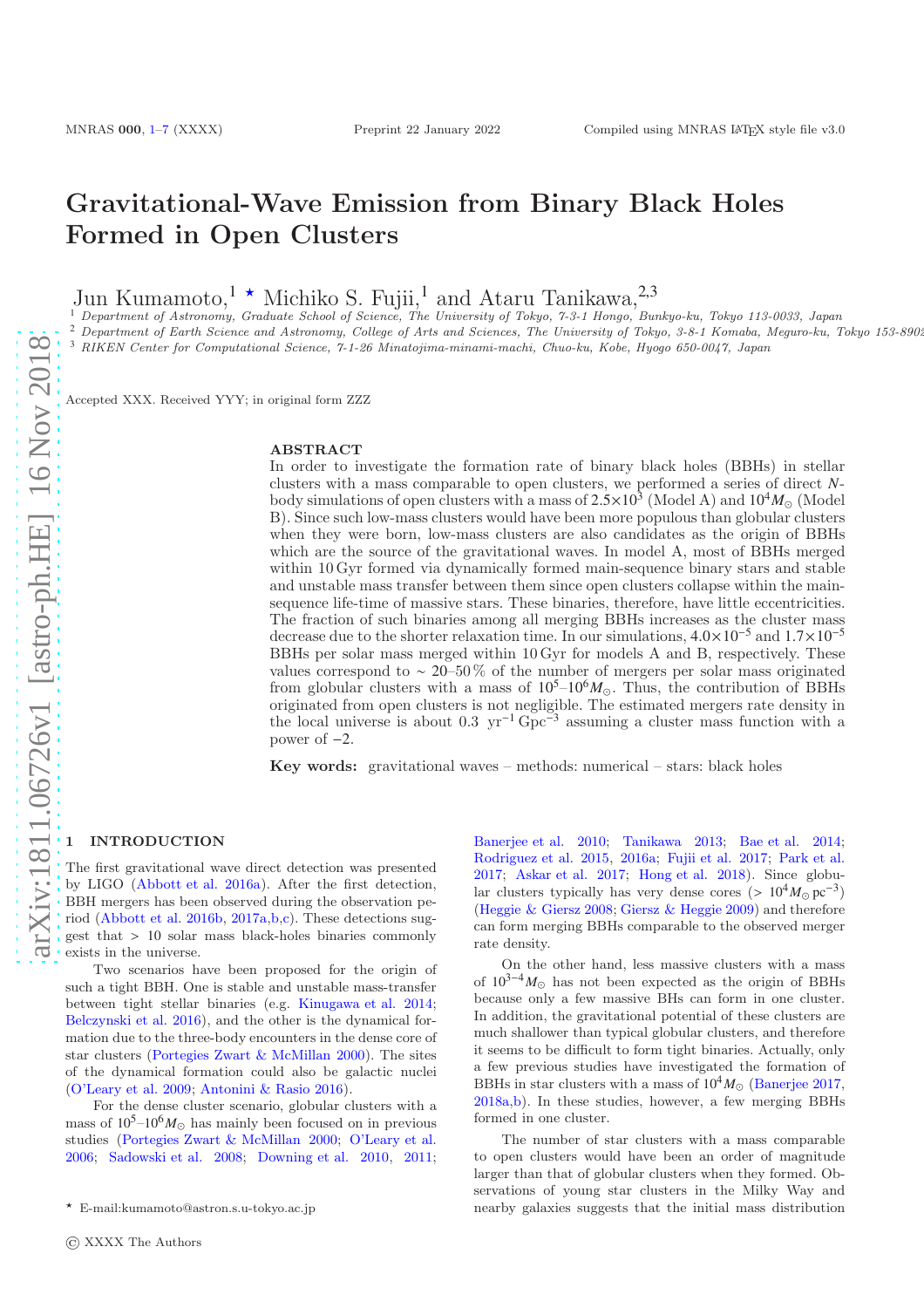of star clusters has a power of −2 [\(Portegies Zwart et al.](#page-6-28) [2010](#page-6-28), and references therein). Not only the observation of nearby young star clusters, but also the observed mass distributions of globular clusters and tidal disruption scenario also suggested that the number of smaller clusters increases following a power of  $-2$  or similar [\(Fall & Zhang 2001](#page-6-29)). If we assume that the number of black holes simply correlated with the total stellar mass and the cluster mass function follows *m* −2 , the total number of black holes per solar mass for  $10^{3-4}M_{\odot}$  clusters should be the same as that for  $10^{5-6}M_{\odot}$ clusters.

In this paper, we investigate the formation rate of BBHs in star clusters with a mass range of  $10^3$  to  $10^4 M_{\odot}$ , which is less massive than previous studies, using direct *N*-body simulations. We show a new channel for the formation of BBHs which is dominant in open clusters.

#### 2 METHODS AND MODELS

# 2.1 Initial conditions

We simulated two cluster models (A and B) of which the initial masses  $(M_{\text{cl,ini}})$  are  $2.5 \times 10^3$  and  $1.0 \times 10^4 M_{\odot}$ , respectively. We adopt Plummer profile [\(Plummer 1911](#page-6-30)) as the initial density profile;

$$
\rho(r) = \frac{3M}{4\pi a^3} \left( 1 + \frac{r^2}{r_p^2} \right)^{-5/2},\tag{1}
$$

where  $r_p$  is a radial scale parameter. In Table [1,](#page-2-0) we summarize the parameters of our models. In this profile, the half mass radius  $r_{\text{hm}}$  is given by

$$
r_{\rm hm} = (2^{2/3} - 1)^{-1/2} r_p. \tag{2}
$$

We adopt the half-mass density, which is the mass density inside the half mass radius  $(\rho_{hm} = 3M/8\pi r_{hm}^3)$ , as a parameter. We set the initial half-mass density to be  $10^4 M_{\odot} \,\mathrm{pc}^{-3}$ . This value is much larger than those of observed open clusters [\(Portegies Zwart et al. 2010](#page-6-28)), but an order of magnitude smaller than that of typical initial conditions for globular clusters [\(Heggie & Giersz 2008](#page-6-23)). Even if we chose this initial density, the open clusters collapse before first supernova explosion (3–4 Myr) and evolve to the current density of observed open clusters [\(Fujii & Portegies Zwart](#page-6-31) [2016](#page-6-31)).

Once the mass and half-mass density are given, we can scale the distribution and calculate the half-mass relaxation time:

$$
t_{\rm rh} = 0.0477 \frac{N}{(G\rho_{\rm hm})^{1/2} \log(0.4N)} \tag{3}
$$

$$
\sim 0.711 \frac{N}{\log(0.4N)} \left(\frac{\rho_{\rm hm}}{M_{\odot} \text{pc}^{-3}}\right)^{-0.5} \text{Myr.} \tag{4}
$$

The half-mass relaxation time of our initial conditions  $(t_{\text{rh,ini}})$ are 9.38 and 31.6 Myr for Models A and B, respectively. Star clusters with an equal-mass stars collapse after 15–20*t*rh,ini [\(Spitzer 1987\)](#page-6-32), but the core-collapse time becomes shorter correlated with the mass ratio between the mean and most massive star (Gürkan et al. 2004; [Fujii & Portegies Zwart](#page-6-34) [2014](#page-6-34)). The expected core-collapse time is within 4 Myr. These models, therefore, can reach core collapse before the first supernova explosion.

The initial mass of each particle is given randomly from the Kroupa initial mass function [\(Kroupa 2001\)](#page-6-35). We set the lower and upper limit of the particle mass to be  $m_{\text{min}} =$  $0.08M_{\odot}$  and  $m_{\text{max}} = 150M_{\odot}$ , respectively. With this set-up, the expected average mass of the stellar particles is  $\langle m \rangle$  = 0.586 $M_{\odot}$ . The initial number of particles in each model was given by

$$
N_{\rm ini} = \frac{M_{\rm cl,ini}}{\langle m \rangle}.\tag{5}
$$

The resulting number of particles (*N*ini) is 4266 and 17064 for models A and B, respectively. We did not assume primordial binaries. The dependence of the primordial binary fraction to the number of ejected BBHs is, however, given by an equation in [Hong et al.](#page-6-22) [\(2018](#page-6-22)). It is possible to estimate the case with primordial binaries using this equation.

We performed 360 and 90 runs for Model A and B with different random seeds. The total cluster mass of all runs is  $9.0 \times 10^5 M_{\odot}$  for both models.

### 2.2 *N*-body simulations

We use NBODY6++GPU [\(Wang et al. 2015](#page-6-36)), which is an MPIparallelized and GPU enabled version of NBODY6 [\(Aarseth](#page-6-37) [1999](#page-6-37)). The stellar orbits are integrated by fourth-order Hermite scheme [\(Makino & Aarseth 1992](#page-6-38)) and binaries are treated using KS regularization [\(Kustaanheimo & Stiefel](#page-6-39) [1965](#page-6-39); [Mikkola & Aarseth 1993](#page-6-40)). We use the GPU cluster SGI Rackable C1102-GP8 (Reedbush-L) in the Information Technology Center, The University of Tokyo.

We did not assume the tidal effect. Our models collapsed in < 2 Myr and formed BBHs mostly within 100 Myr. In such a short timescale, the effect of tidal disruption is relatively small. We performed simulation to 3 Gyr.

#### 2.3 Stellar evolution

The latest NBODY6 contains a stellar evolution model [\(Hurley et al. 2000](#page-6-41)) with an updated mass loss model [\(Belczynski et al. 2010](#page-6-42)). However, NBODY6++GPU does not contain the updated model. We transported the updated mass loss model from the latest NBODY6 to NBODY6++GPU and use this model. The evolution of stellar radius, mass, luminosity and mass loss of each star can be calculated from the initial stellar mass and metallicity. We set the stellar metallicity to be 0.1 solar metallicity.

We switched off the velocity kick caused by asymmetric supernovae explosion for fair comparison with previous studies such as [Banerjee](#page-6-26) [\(2018a](#page-6-26)), in which no natal kicks for the neutron stars and direct-collapse BHs and kicks smaller than the escape velocity are assumed. The number of ejected BBHs is expected to be simply proportional to the ejection rate due to the kick [\(Tanikawa 2013](#page-6-15)).

#### 3 RESULTS

#### 3.1 Properties of Ejected Binary Black Holes

In Figures [1](#page-2-1) and [2,](#page-2-2) we present the distribution of eccentricity (*e*) and semi-major axis (*a*) of BBHs ejected from our cluster models A and B, respectively. The color of each point shows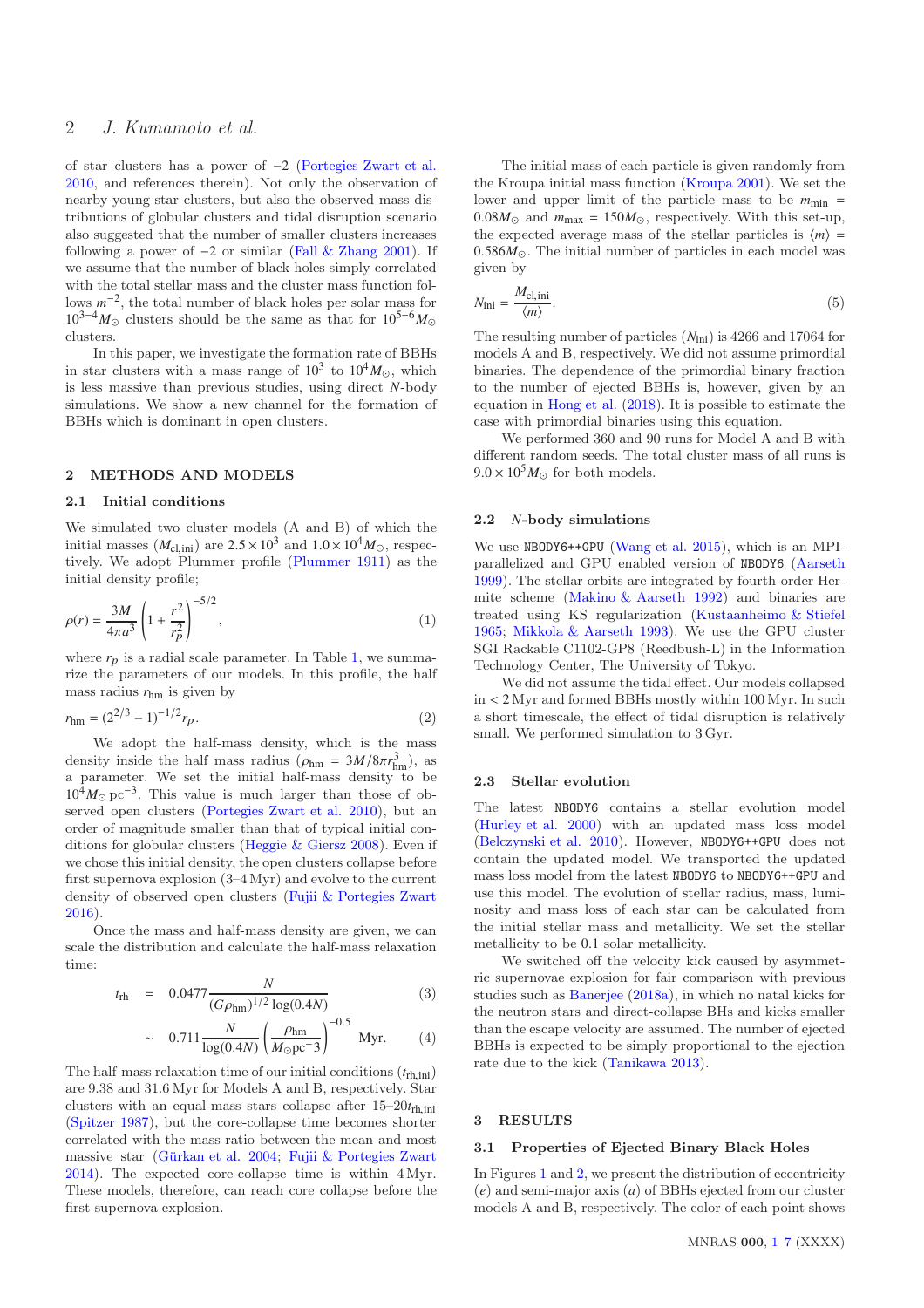$r_{\text{hm}}[pc]$   $t_{\text{rh,ini}}[Myr]$ 

Table 1. The initial parameters of our models.

 $\chi$ <sup>(o)</sup>

 $\Phi$ 

 $\ddot{\Phi}$ 

<span id="page-2-0"></span>

<span id="page-2-1"></span>Figure 1. The distribution of eccentricity and semi-major axis of BBHs ejected from the star clusters for Models A. The color of each point shows a  $M_1$  of BBH. The solid lines show  $T_{GW} = 10$  Gyr with  $M_1 = 15, 25, 35$  and  $45M_{\odot}$  in order from the left to right with  $q = 0.5$ . The lower panel displays the close up view of a part of the upper panel.

the primary mass  $(M_1)$  of BBH. The solid lines show the boundary where the merger time is equal to 10 Gyr when the  $M_1$  is 15, 25, 35 and 45 $M_{\odot}$  in order from the left to right with a mass ratio  $q = 0.5$ . Therefore, BBHs existing to the left side from the solid line are expected to merged within the cosmic age. The BBHs with  $T_{GW}$  < 10 Gyr is showed with star symbols in Figures [1](#page-2-1) and [2.](#page-2-2) Detailed results on merger time are described in the next subsection.

Based on the distribution of BBHs in Figures [1](#page-2-1) and [2,](#page-2-2) we divided the  $a - e$  space into three color shaded regions,



<span id="page-2-2"></span>Figure 2. Same as Figure [1,](#page-2-1) but for Model B.

Region 1, 2 and 3. For Model A, Region 1, 2 and 3 are defined by  $\{(a, e) | a \le 10^{0.75}, e \le 0.15\}, \{(a, e) | a \le 10^{0.75}, 0.15 < e\}$ and  $\{(a, e) \mid 10^{0.75} \le a\}$ , respectively. For Model B, Region 1, 2 and 3 are defined by  $\{(a, e) | a \leq 10^{1.25}, e \leq 0.15\}$ ,  $\{(a, e) | a \le 10^{1.25}, 0.15 < e\}$  and  $\{(a, e) | 10^{1.25} < a\}$ , respectively. The border between Region 2 and 3 is determined by the difference in binary formation. BBHs in Region 2 are evolved from binaries of massive main-sequence stars or giants via stable and unstable mass transfer evolution. On the other hand, BBHs in Region 3 are formed via threebody encounter of BHs. This border is not exact, because the formation path is not clearly separated only by the orbital elements when the BBHs are ejected.

In the blue shaded region (Region 1) in the Figures [1](#page-2-1) and [2,](#page-2-2) there are some harder BBHs. Several of such BBHs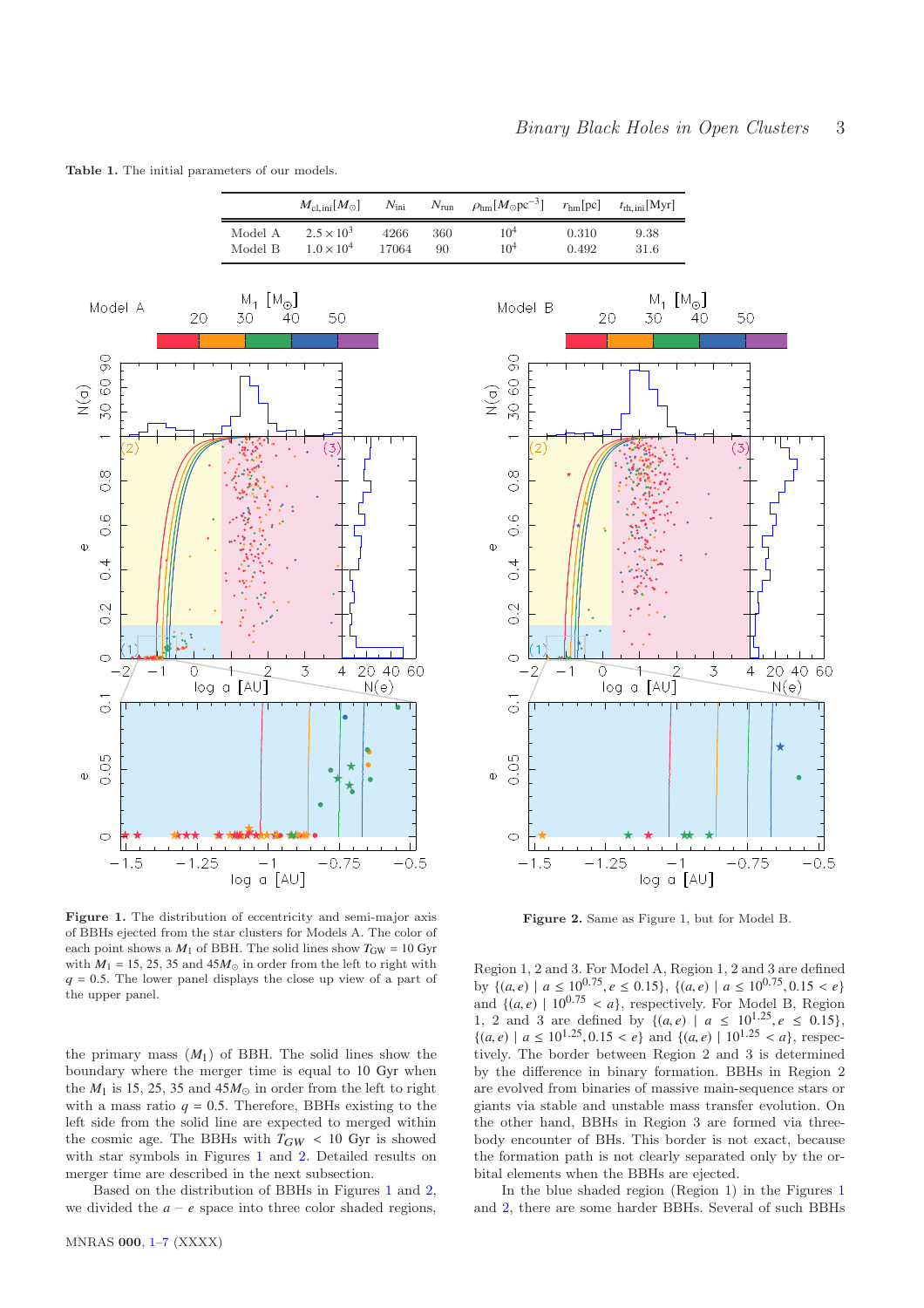# 4 J. Kumamoto et al.



Figure 3. The schematic illustration of the formation process of BBH in our simulation. Depending on the formation process, the final features of BBHs are classified into three groups shown by color shaded regions in Figures [1](#page-2-1) and [2.](#page-2-2) MS in figure stands for main-sequence.

have shorter merger time than 10 Gyr. These BBHs formed binaries during their main-sequence life-time, and therefore they experienced common envelope evolution. As a result, they have nearly circular orbits. Since these BBHs are very tight, they behave as single stars. They interact with other softer binaries and are ejected conserving their very small eccentricity.

The fraction of such binaries increases as the cluster mass decrease. This is because the relaxation time decreases as the cluster mass decreases, if we fixed the half-mass density of the clusters. For the formation of these binaries, massive stars must form binaries before they evolve to BHs, i.e., the cluster have to reach core collapse before massive stars evolve to BHs.

For stars with a mass of  $100M_{\odot}$ , the main-sequence lifetime is ∼ 3.5 Myr [\(Hurley et al. 2000](#page-6-41)). The core-collapse time of star clusters with a mass function is estimated by

$$
t_{\rm cc} \sim 0.07 t_{\rm rh,ini},\tag{6}
$$

for the cluster with  $m_{\text{max}}/\langle m \rangle$  > 50 (Gürkan et al. 2004; [Fujii & Portegies Zwart 2016\)](#page-6-31). From this estimation, the core-collapse time for our Models A and B are equal to ∼ 0.7 Myr and ∼ 2 Myr, respectively. Therefore, the core collapse can occur before massive BHs formation for our cluster models.

If such BBHs are not tight enough, they behave as a binary. They experience three-body encounters and change their eccentricities. These stars are located in the yellow shaded region (Region 2) in Figures [1](#page-2-1) and [2.](#page-2-2)

Most of the ejected binaries distribute the red shaded region (region 3) in the figures. These binaries formed via three-body encounters of BHs. Their eccentricity distribution is similar to the thermal distribution, although there are statical fluctuations due to the limited number of runs. The peak semi-major axis of binaries in this region shifts to

smaller as the cluster mass increases. This can be explained as follows. In a cluster, a BBH becomes tighter through interactions with other cluster stars. As a backreaction of the tightening, the BBH itself and interacting stars get kick velocity. When the kick velocity is larger than the escape velocity of a cluster, the BBH is ejected from the cluster. Hence, a BBH tends to become tighter in a cluster with larger escape velocity or larger mass.

#### 3.2 Black hole mergers within a Hubble time

We calculate merger time using the equation [\(Peters & Mathews 1963](#page-6-43)):

$$
t_{\rm GW} = \frac{5}{256} \frac{c^5}{G^3} \frac{a^4}{M_1^3 q(1+q)} g(e) \tag{7}
$$

$$
\sim 1.2 \times 10^4 \left(\frac{M_1}{30M_{\odot}}\right)^{-3} \left(\frac{a}{1 \text{ AU}}\right)^4 \frac{g(e)}{q(1+q)} \text{ Gyr, (8)}
$$

where

$$
g(e) = \frac{(1 - e^2)^{3.5}}{1 + (73/24)e^2 + (37/96)e^4}.
$$
\n(9)

Here, *c*, *G* and *q* are light speed, gravitational constant and mass ratio of BBH, respectively. Figure [4](#page-4-0) shows the distribution of merger time of ejected BBHs in our simulations.

In Table [2,](#page-4-1) we summarized the number of BBHs merged within 10 Gyr (hereafter, merging BBHs), and they are 36 and 15 for models A and B, respectively. The number of merging BBHs per solar mass is calculated to be  $4.0 \times 10^{-5}$ and  $1.7 \times 10^{-5}$  for models A and B, respectively. In Table [2,](#page-4-1) we also summarized the results of [Rodriguez et al.](#page-6-18) [\(2016a](#page-6-18)), in which a series of Monte-Carlo simulations was performed for cluster models with a mass of ~  $10^5 M_{\odot}$ . If we compare their model with an initial half-mass density comparable to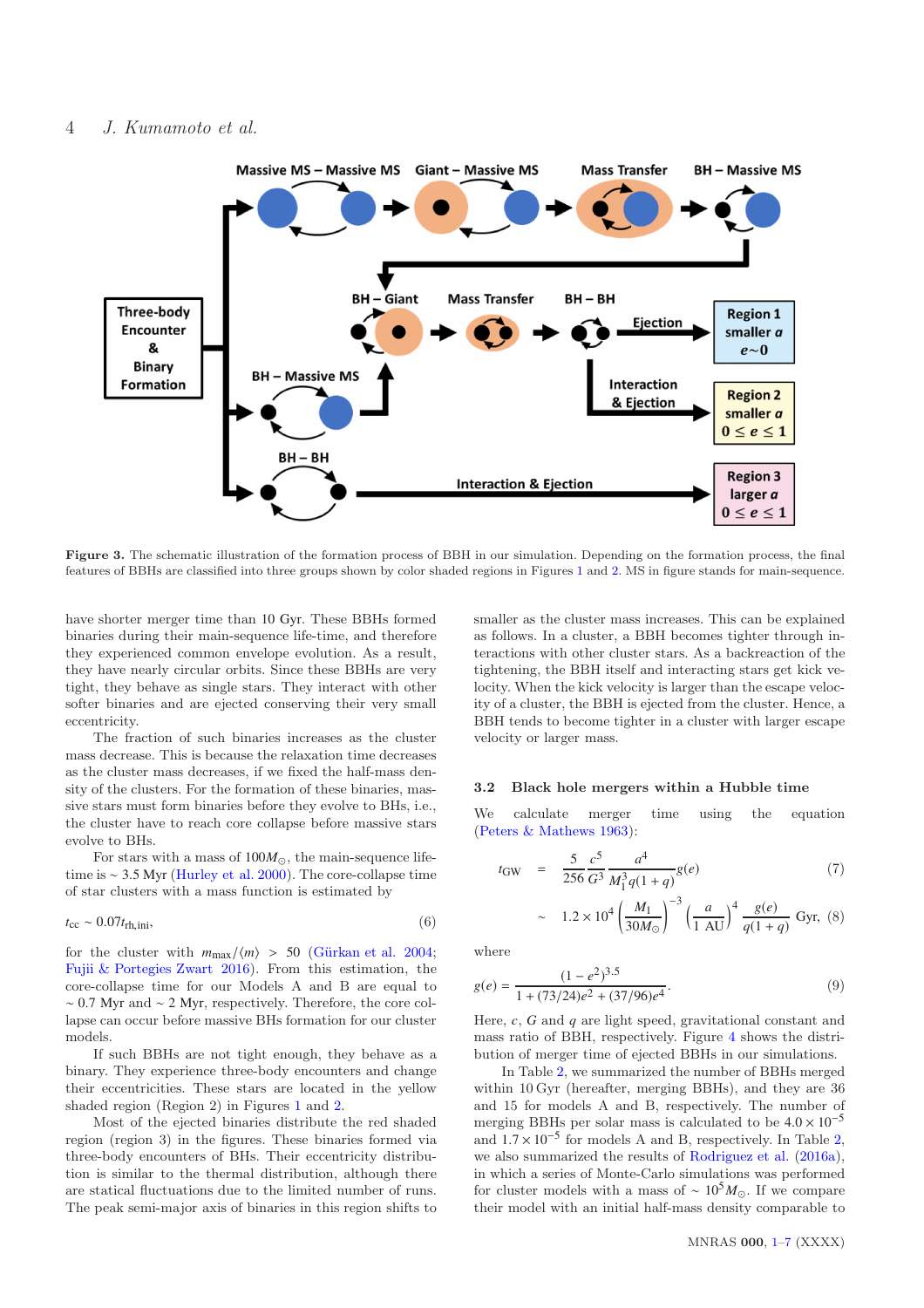Table 2. The number of binary black holes

<span id="page-4-1"></span>

|                                                                                           | Model A                                   | Model B             | Rodriguez et al. (2016a)   |
|-------------------------------------------------------------------------------------------|-------------------------------------------|---------------------|----------------------------|
| $M_{\rm cl. \, ini} [M_{\odot}]$                                                          | $2.5 \times 10^{3}$                       | $1.0 \times 10^{4}$ | $6 \times 10^5$            |
| $N_{\rm BBH, esc}$ per $9 \times 10^5 M_{\odot}$                                          | 323                                       | 335                 | $182 - 210$                |
| $N_{\text{BBH,esc}}(t_{\text{GW}} < 10 \text{ Gyr}) \text{ per } 9 \times 10^5 M_{\odot}$ | 36                                        | 15                  | $65 - 81$                  |
| $-$ in Region 1                                                                           | 36                                        |                     |                            |
| $-$ in Region 2                                                                           | $\Omega$                                  | 3                   |                            |
| $-$ in Region 3                                                                           | 0                                         | 5                   |                            |
| Mergers per solar mass $[M_{\odot}^{-1}]$                                                 | $4.0 \times 10^{-5}$ $1.7 \times 10^{-5}$ |                     | $7.2 - 9.2 \times 10^{-5}$ |

For [Rodriguez et al.](#page-6-18) [\(2016a\)](#page-6-18), we choose models with a half-mass density comparable to our model  $(10^4M_{\odot} \text{pc}^{-3})$ , and then, estimate the number of ejected binary black holes from the minimum and maximum value of three different metallicity models (0.01, 0.05 and 0.25 solar metallicity). In [Rodriguez et al.](#page-6-18) [\(2016a\)](#page-6-18),  $N_{\text{BBH,esc}}(t_{\text{GW}} < 10 \text{ Gyr})$  is the number of BBH merged by the present day.



<span id="page-4-0"></span>Figure 4. The distribution of the merging time ejected BBHs in each Region for Models A (top pnael) and B (bottom panel). The red dashed line shows that  $t_{GW} = 10$  Gyr.

ours, the number of merging BBHs is  $7.2-9.2 \times 10^{-5} M_{\odot}^{-1}$ . The number of merging BBHs per solar mass for our models corresponds to  $\sim$  20–50 % of the case of globular clusters.

[Banerjee](#page-6-27) [\(2018b](#page-6-27)) also performed *N*-body simulations for star clusters with a mass of ~  $10^4 M_{\odot}$ . The number of merging BBHs per cluster in their simulation is 0–4. The number of mergers per stellar mass is calculated as  $\sim 10^{-4}$ , which is an order of magnitude higher than ours, although the number of runs are quit few in their paper and the cluster density of their model is an order of magnitude lower than ours. Another possible reason is that they include post-Newtonian terms during their *N*-body simulations.

Thus, the merging BBHs originated from open clusters is not negligible, if the mass fraction of low-mass star clusters is enough large compared with that of globular clusters. In the following, we estimate the merger rate density of BBHs originated from open clusters.

Top panels of Figure [5](#page-5-1) show the cumulative number of merger ( $N_{\text{merger,cum}}$ ) as a function of time for Model A and B. Solid lines show the results of our simulation. Dashed lines are applied fitting to the solid lines using following function,

<span id="page-4-2"></span>
$$
N_{\text{merger, cum}}(t) = N_0 \ln\left(\frac{t}{\tau} + 1\right),\tag{10}
$$

where  $N_0$  and  $\tau$  are fitting parameters. As a results of fitting, these parameters are determined as

$$
\begin{aligned}\nN_0 &= 15.4 \\
\frac{1}{\tau} &= 0.79 \, \text{Gyr}^{-1}\n\end{aligned}\n\quad \text{for Model A},\n\tag{11}
$$

$$
\begin{cases}\nN_0 = 3.2 \\
\frac{1}{\tau} = 6.78 \, \text{Gyr}^{-1}\n\end{cases}\n\text{ for Model B.}\n\tag{12}
$$

The merger rates per cluster are

$$
\Gamma(t) = \frac{dN_{\text{merger, cum}}(t)}{dt} \times \frac{1}{N_{\text{run}}},
$$
\n(13)

therefore,

$$
\Gamma_A(t) \sim 3.4 \times 10^{-11} \left[ 0.79 \left( \frac{t}{\text{Gyr}} \right) + 1 \right]^{-1} \text{ yr}^{-1},
$$
\n(14)

and

$$
\Gamma_{\rm B}(t) \sim 2.4 \times 10^{-10} \left[ 6.78 \left( \frac{t}{\rm Gyr} \right) + 1 \right]^{-1} \, \text{yr}^{-1},\tag{15}
$$

for Models A and B, respectively.

Using the obtained delayed time distributions, we calculate the merger rate density in the local universe. We assume that the number density of star clusters  $(n_{\text{cl}})$  follows a mass function with a power-low of −2, i.e., star clusters with a mass of  $10^3-10^4 M_{\odot}$  are 100 times more populous than those with a mass of  $10^5-10^6M_{\odot}$ . Since the globular cluster survive until the present day, the number density of globular clusters  $(n<sub>GC</sub>)$  is observed as 8.4*h* <sup>3</sup> Mpc−<sup>3</sup> [\(Portegies Zwart & McMillan 2000](#page-6-7)) and 0.77 Mpc−<sup>3</sup> [\(Rodriguez et al. 2015\)](#page-6-17). For comparison with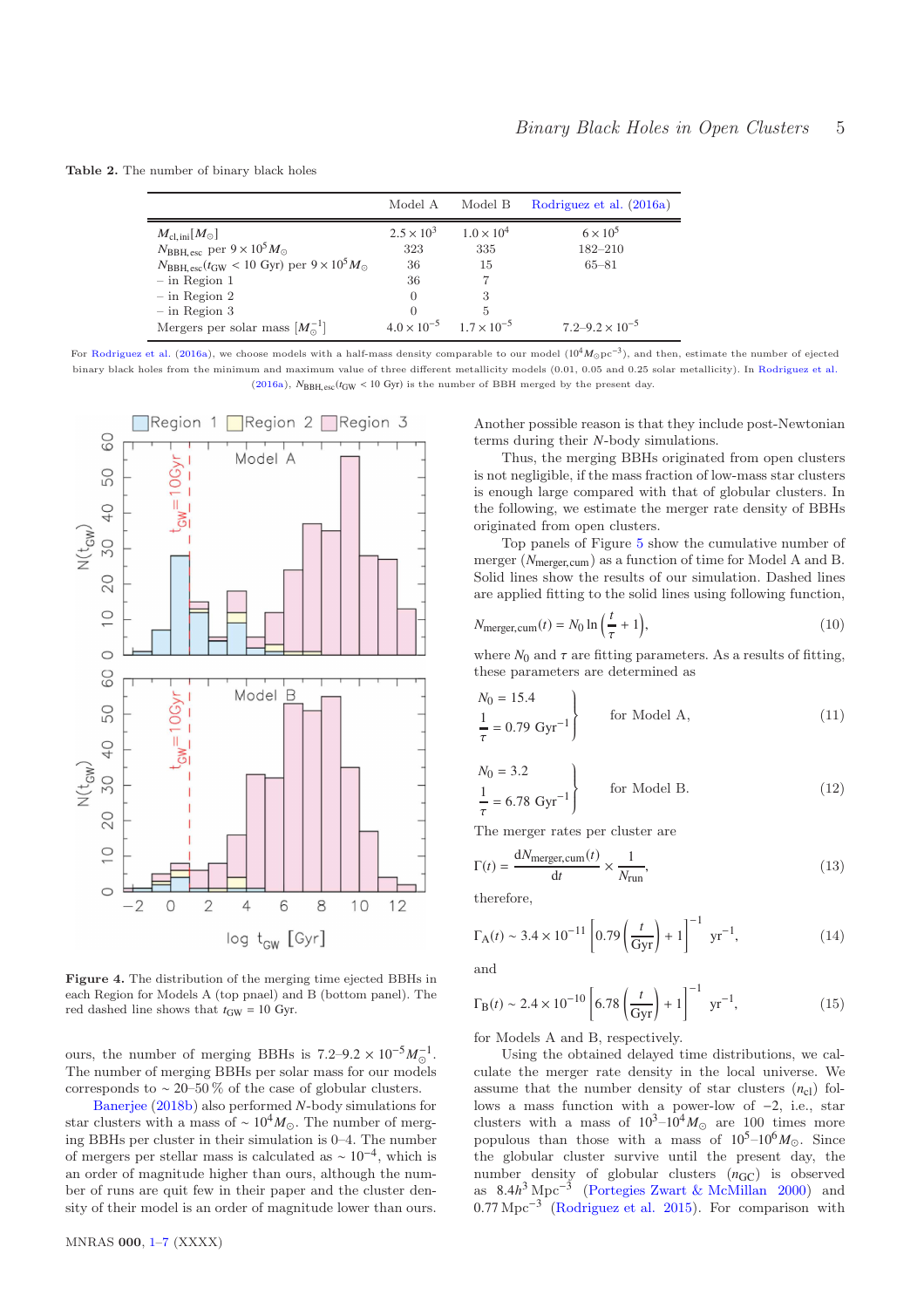

<span id="page-5-1"></span>Figure 5. Delayed time distribution of merged BBHs. Top panels show the cumulative number of merged BBHs as a function of time for Models A and B. The solid lines show the results of our simulation and the dashed lines show the fitted lines with equation [10.](#page-4-2) Bottom panels show the merger rate per cluster for Models A and B.

previous studies we adopt  $n_{\text{GC}} = 0.77 \,\text{Mpc}^{-3}$ . The typical mass of golubular clusters is  $10^5-10^6 M_{\odot}$ , we can assume that  $n_{\text{cl}} = 100n_{\text{GC}}$  for our models. If we assume that all clusters are 10 Gyr old, the merger rate density in the local universe is described as  $\Gamma(t = 10 \text{ Gyr}) \times n_{\text{cl}}$ . The resulting merger rate density are 0.29 and 0.27  $yr^{-1}Gpc^{-3}$ , for models A and B, respectively.

On the other hand, the merger rate density of globular clusters was estimated to be  $\sim 5 \,\mathrm{yr}^{-1} \,\mathrm{Gpc}^{-3}$  in the local universe (redshift  $z < 0.5$ ) [\(Rodriguez et al. 2016c](#page-6-44)[,a](#page-6-18)). Therefore, the merger rate density of with a mass of  $10^3$ –  $10<sup>4</sup>M<sub>⊙</sub>$  corresponds to ~ 5% of globular clusters, although our method for estimating the merger rate density may be different from that in [Rodriguez et al.](#page-6-44) [\(2016c](#page-6-44)[,a](#page-6-18)).

### 3.3 Mass ratio of merging black hole binaries

In Figure [6,](#page-6-45) we present the mass ratio  $(q)$  of merging BBHs. In previous studies of merging BBHs ejected from globular clusters, the mass ratio is distributed in  $q > 0.5$  [\(Tanikawa](#page-6-15) [2013](#page-6-15); [Rodriguez et al. 2016b](#page-6-46)). In Model A, however, the mass ratio *q* decreases with the primary mass  $(M_1)$  increases. This is due to the low cluster mass of Model A. We allowed to assigned a massive mass randomly up to  $150M_{\odot}$  following an IMF. Because of this setting, the maximum mass ratio of BBHs, which can be formed in the cluster, is sometimes less than 0.5, even if the most and second massive stars form a binary.

#### <span id="page-5-0"></span>4 CONCLUSION

We performed a series of direct *N*-body simulations of open clusters with a mass of  $10^3-10^4 M_{\odot}$ . The number of mergers per solar mass obtained from our simulations are  $4.0 \times 10^{-5}$ and  $1.7 \times 10^{-5} M_{\odot}^{-1}$  for star clusters with a mass of  $2.5 \times 10^{3}$ and  $1.0\times10^4M_{\odot}$ , respectively. This corresponds to ~ 20–50 % of the number of merging BBHs per solar mass originated from globular clusters.

The mergers per solar mass increased as the cluster mass decreases. This is because in less massive clusters, core-collapse time is shorter, and therefore massive mainsequence binaries can form before they evolve to BHs. These binaries experience stable and unstable mass transfer evolution and form hard binaries with nearly zero eccentricities, which can merge within the Hubble time. The fraction of merging BBHs through this path becomes larger as the cluster mass decreases.

Assuming that the initial mass function of star clusters follows a power-law of −2, the contribution of merging BBHs originated from open clusters is estimated to be  $\sim 0.3 \,\mathrm{yr}^{-1} \,\mathrm{Gpc}^{-3}.$ 

## ACKNOWLEDGEMENTS

This work was supported by JSPS KAKENHI Grant Number 17H6360 and 16K17656. Numerical calculations in this paper is supported by Initiative on Promotion of Supercom-